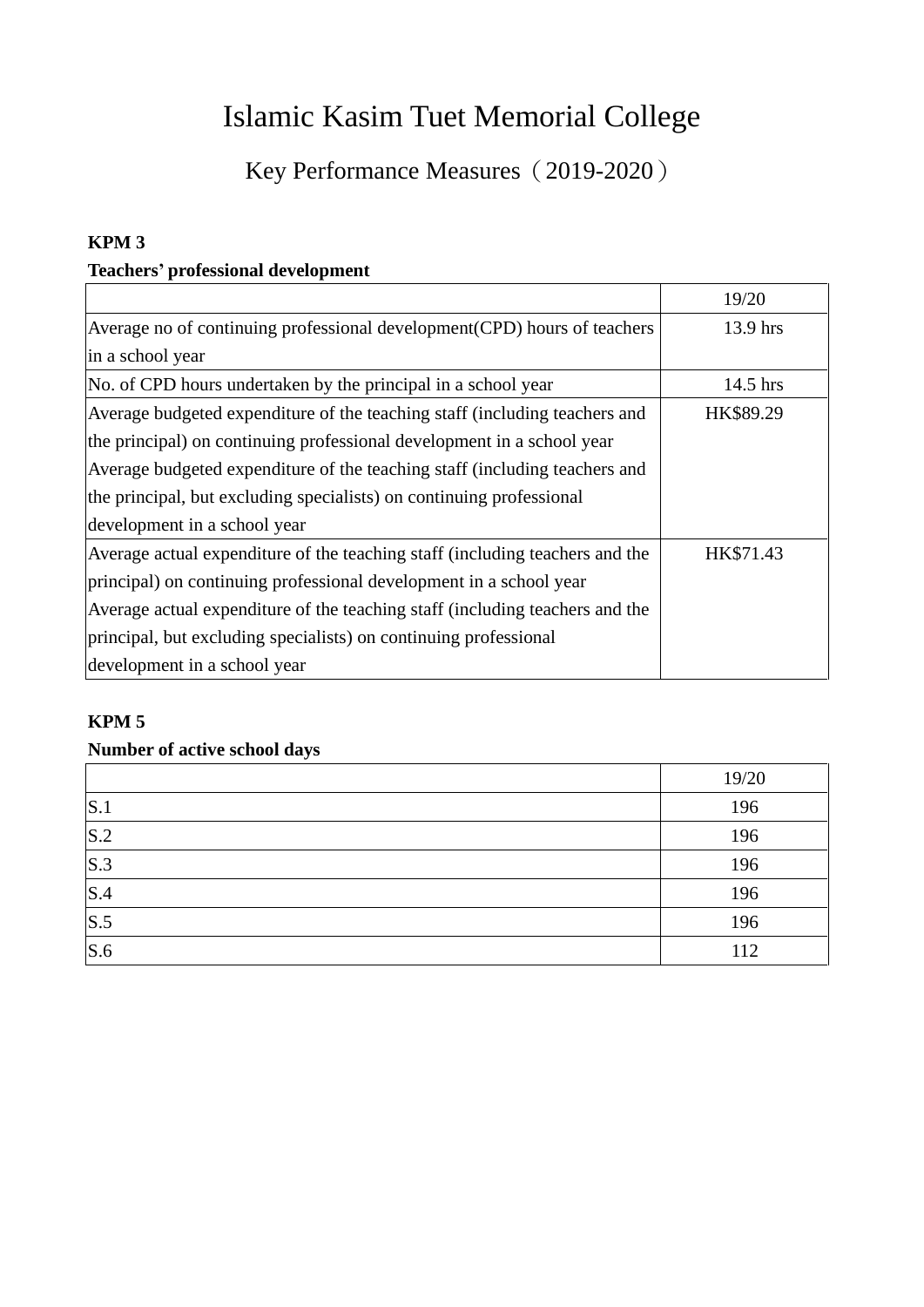# **KPM6**

## **Lesson time for the eight key learning areas**

|                                         | 19/20                                |      |
|-----------------------------------------|--------------------------------------|------|
|                                         | Chinese Students/non-Chinese Student |      |
| $S.1 - S.3$                             | hours                                | (% ) |
| Chinese Language Education              | 495.6                                | 17.1 |
| <b>English Language Education</b>       | 495.6                                | 17.1 |
| <b>Mathematics Education</b>            | 495.6                                | 17.1 |
| <b>Science Education</b>                | 283.2                                | 9.8  |
| Personal, Social & Humanities Education | 495.6                                | 17.1 |
| <b>Arts Education</b>                   | 212.4                                | 7.3  |
| <b>Technology Education</b>             | 283.2                                | 9.8  |
| <b>Physical Education</b>               | 141.6                                | 4.9  |

## **KPM13**

## **Destination of exist students, including early exists**

# **S6 graduates**

|                                                              | 19/20(%) |
|--------------------------------------------------------------|----------|
| Local university course & overseas studies                   | 30%      |
| S6 course                                                    | 0%       |
| Local full-time post-secondary/vocational training course    | 60%      |
| (including HKIED, HKAPA, Shu Yan, Chu Hai, YMCA,             |          |
| private institutes, Institutes of continuing education,      |          |
| Associate degree programme, HKIVE, CITA, VTC, etc.)          |          |
| <b>Full-time employment (including Youth Pre-employment)</b> | 6%       |
| Training Programme & Youth Work Experience & Training        |          |
| Scheme)                                                      |          |
| Study in China & Macau                                       | 0%       |
| Others (including 'neither working nor studying')            | 0%       |
| Not able to contact / left HK                                | 4%       |

## **Early Exit Students**

|                                                                 | 19/20(%) |
|-----------------------------------------------------------------|----------|
| Percentage of early exit students in the school year (students) | 4.8%     |
| who attend the school for less than 30 days are excluded.)      |          |